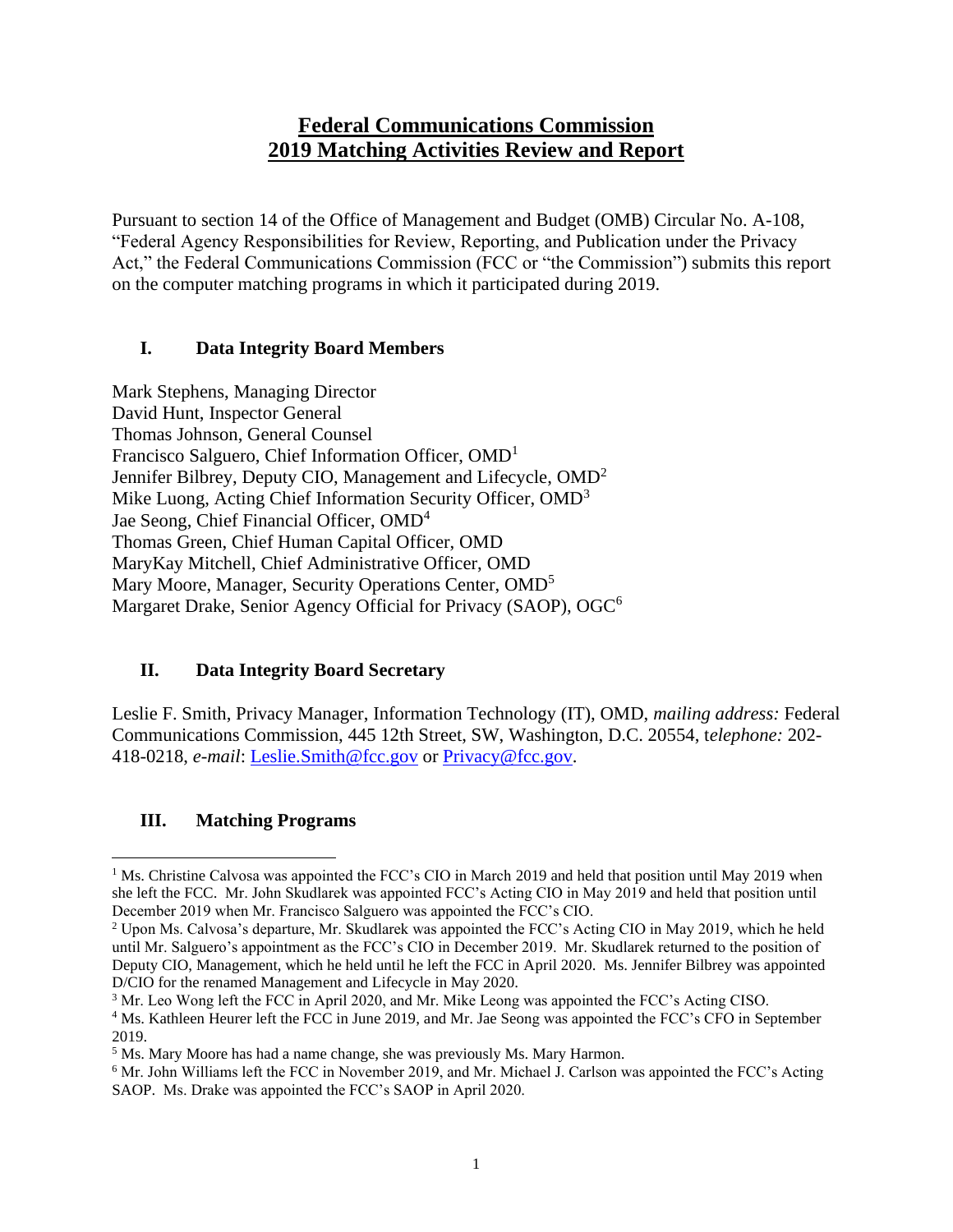*The Computer Matching and Privacy Protection Act of 1988* (Pub. L. 100-503) requires the Data Integrity Board (DIB) of each Federal agency to review its matching activities on a yearly basis. 5 U.S.C. § 552a (u)(3)(D). In conducting this review of the FCC's activities, the DIB took action in 2019 to enter into six new, four extended, and one re-established<sup>7</sup> computer matching agreements ("CMAs") in which the FCC acted as the "recipient agency," as that term is defined in 5 U.S.C. § 552a (a)(9). At the close of 2019, the FCC was engaged in a total of 18 matching programs. These activities are discussed below.

In a Report and Order adopted on March 31, 2016, the Commission ordered the Universal Service Administrative Company (USAC) to create a National Lifeline Eligibility Verifier that would match data about Lifeline program applicants and subscribers with other data sources to verify the eligibility of an applicant or subscriber. *Lifeline and Link Up Reform and Modernization Order et al.*, Third Report and Order, Further Report and Order, and Order on Reconsideration, 31 FCC Rcd 3962 (2016).

The Lifeline program provides support for discounted broadband and voice services to lowincome consumers. Consumers qualify for Lifeline through proof of income or participation in a qualifying program, such as Medicaid, the Supplemental Nutritional Assistance Program (SNAP), Federal Public Housing Assistance, or Veterans and Survivors Pension Benefit.

In 2019, the FCC's Data Integrity Board (DIB) reviewed and approved six new CMAs, four 12 month extensions of current CMAs, and the reestablishment of one CMA in which the FCC and USAC compared Lifeline program subscriber lists against lists of persons enrolled in qualifying programs, as follows:

- 1. On March 19, 2019, the DIB conducted a virtual meeting to consider CMAs between the FCC, USAC, and two non-Federal agencies:
	- Georgia Department of Human Services, Department of Children and Family Services (DHS) and the Georgia Department of Community Health (DCH) (SNAP); and
	- Iowa Department of Human Services (SNAP).

The DIB approved these agreements unanimously on March 25, 2019, which compared Lifeline program subscriber data against enrollment information in databases maintained by these two non-Federal agencies. *See* 84 Fed. Reg. 55952 (May 24, 2019). In its review of these agreements, the DIB determined that the benefits of the matching activity were greater than the costs. The FCC records matched in these agreements are part of the FCC/WCB-1, Lifeline Program system of records. *See* 82 Fed. Reg. 38686 (Aug. 15, 2017).

- 2. On April 18-19, 2019, the DIB approved unanimously (via circulation and the SAOP's recommendation) the 12-month extension of the CMAs between the FCC, USAC, and four non-Federal agencies, which were initially approved on July 27, 2017:
	- Colorado Governor's Office of Information Technology (SNAP and Medicaid);
	- Mississippi Department of Human Services (SNAP);

 $7$  The reestablishment of the FCC – HUD computer matching agreement was not finalized until the publication of the notice in the *Federal Register* on February 14, 2020 (85 Fed. Reg. 8588).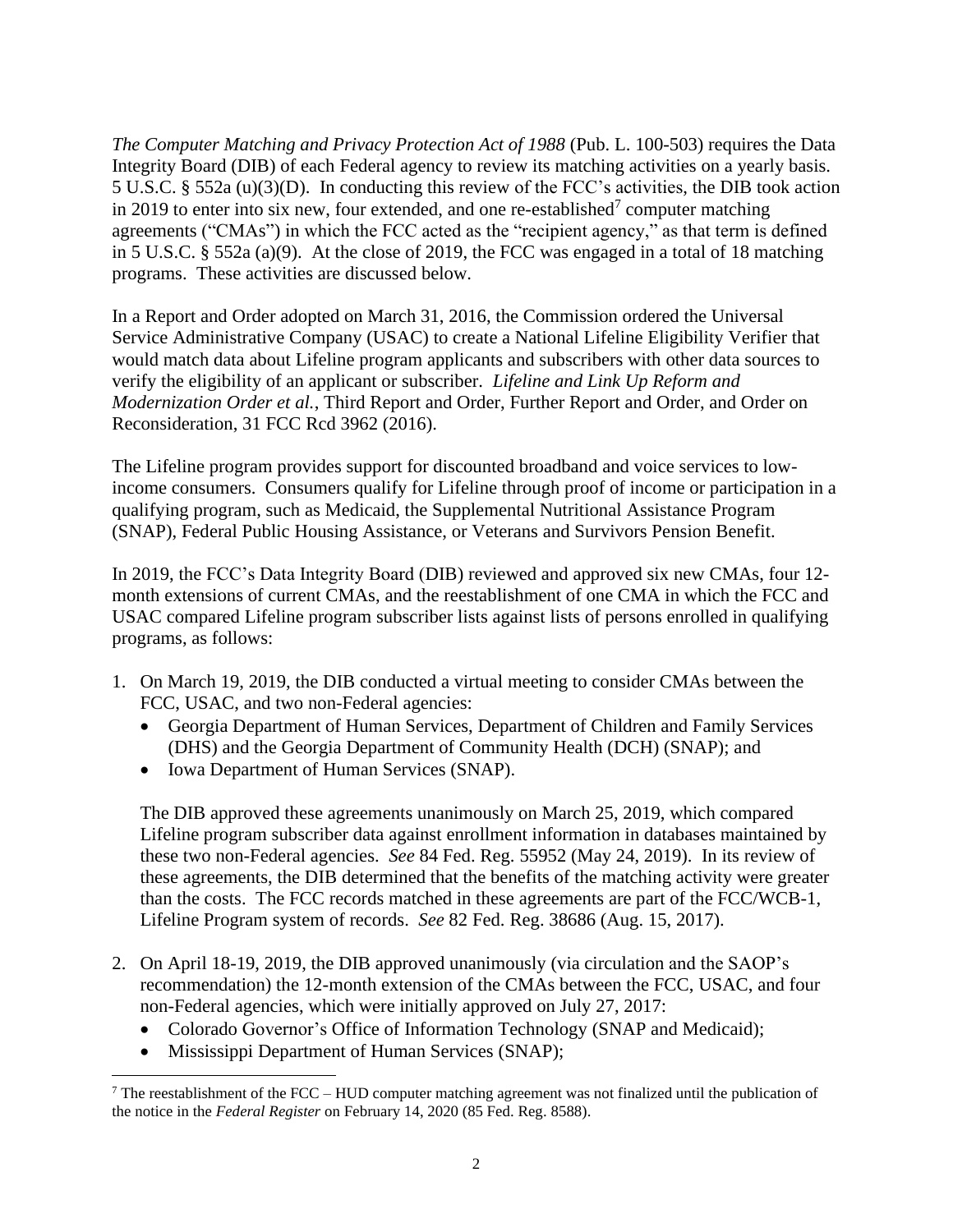- New Mexico Human Services Department (SNAP and Medicaid); and
- Utah Department of Workforce Services (SNAP and Medicaid).

These agreements compare Lifeline program subscriber data against enrollment information in the databases maintained by the four state agencies. *See* 82 Fed. Reg. 46989 (Oct. 10, 2017). The FCC records matched in these agreements are part of the FCC/WCB-1, Lifeline Program system of records. *See* 82 Fed. Reg. 38686 (Aug. 15, 2017).

- 3. On May 23, 2019, the DIB met to consider the CMA between the FCC and one Federal agency:
	- Department of Health and Human Services (HHS), Centers for Medicare & Medicaid Services (CMS), Transformed - Medicaid Statistical Information System (T-MSIS), System No. 09-07-0541.

At this meeting the DIB approved this agreement unanimously, which verifies Lifeline eligibility by establishing that applicants or subscribers are enrolled in the Medicaid program. *See* 84 Fed. Reg. 36600 (July 29, 2019). In its review of this agreement, the DIB determined that the benefits of the matching activity were greater than the costs. The FCC records matched in this agreement are part of the FCC/WCB-1, Lifeline Program, system of records. *See* 82 Fed. Reg. 38686 (Aug. 15, 2017).

- 4. On August 21, 2019, DIB met to consider CMAs between the FCC, USAC, and three non-Federal agencies:
	- South Carolina Department of Social Services (SNAP);
	- Virginia Department of Social Services (SNAP and Medicaid); and
	- Washington State Department of Social and Health Services, Economic Services Administration (SNAP and Medicaid).

At this meeting, the DIB approved these agreements unanimously, which compared Lifeline program subscriber data against enrollment information contained in databases maintained by these three non-Federal agencies. *See* 84 Fed. Reg. 55952 (October 18, 2019). In its review of these agreements, the DIB determined that the benefits of the matching activity were greater than the costs. The FCC records matched in these agreements are part of the FCC/WCB-1, Lifeline Program, system of records. *See* 82 Fed. Reg. 38686 (Aug. 15, 2017).

- 5. On November 26, 2019, the DIB met to consider the re-establishment of the CMA between the FCC and one Federal agency:
	- Department of Housing and Urban Development (HUD) HUD Inventory Management System/PIH Information Center (IMS/PIC).

At this meeting the DIB approved this agreement unanimously, which compares Lifeline program subscriber data against enrollment information contained in a database maintained by this Federal agency. *See* 85 Fed. Reg. 8588 (Feb. 14, 2020). In its review of this agreement, the DIB determined that the benefits of the matching activity were greater than the costs. The FCC records matched in this agreement are part of the FCC/WCB-1 system of records. *See* 82 Fed. Reg. 38686 (Aug. 15, 2017).